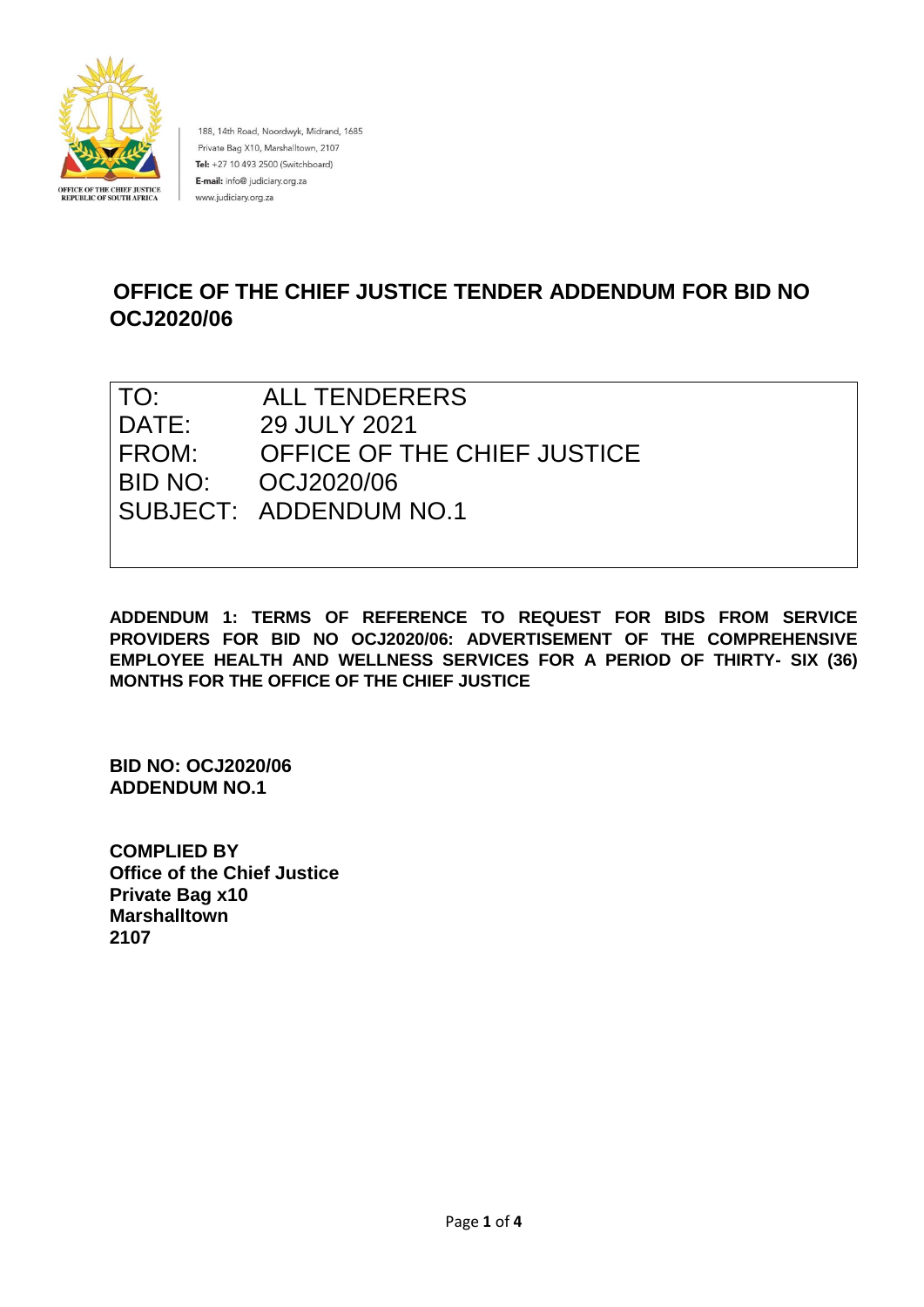# **ADDENDUM 1: TERMS OF REFERENCE TO REQUEST FOR BIDS FROM SERVICE PROVIDERS FOR BID NO OCJ2020/06: ADVERTISEMENT OF THE COMPREHENSIVE EMPLOYEE HEALTH AND WELLNESS SERVICES FOR A PERIOD OF THIRTY- SIX (36) MONTHS FOR THE OFFICE OF THE CHIEF JUSTICE**

This addendum forms part of the tender document for BID NO OCJ2020/06.

Each tenderer for this contract shall incorporate the following amendments and additions as part of their respective tenders.

Each tenderer is required to acknowledge receipt and acceptance of the amendments and additions contained in this addendum and to submit the completed addendum with the tender.

The following corrections/additions to the Bid documents have been made:

# **1 ADDITIONS**

- 1.1 Bidders must take note that Bid No. OCJ2020/06 should have been advertised with "Annexure A" which contains affiliate category.
- 1.2 Bidders **MUST** fully complete Annexure A and take note that failure to fully complete Annexure A will result in a disqualification.
- 1.3 **Annexure A** is here by attached to this addendum.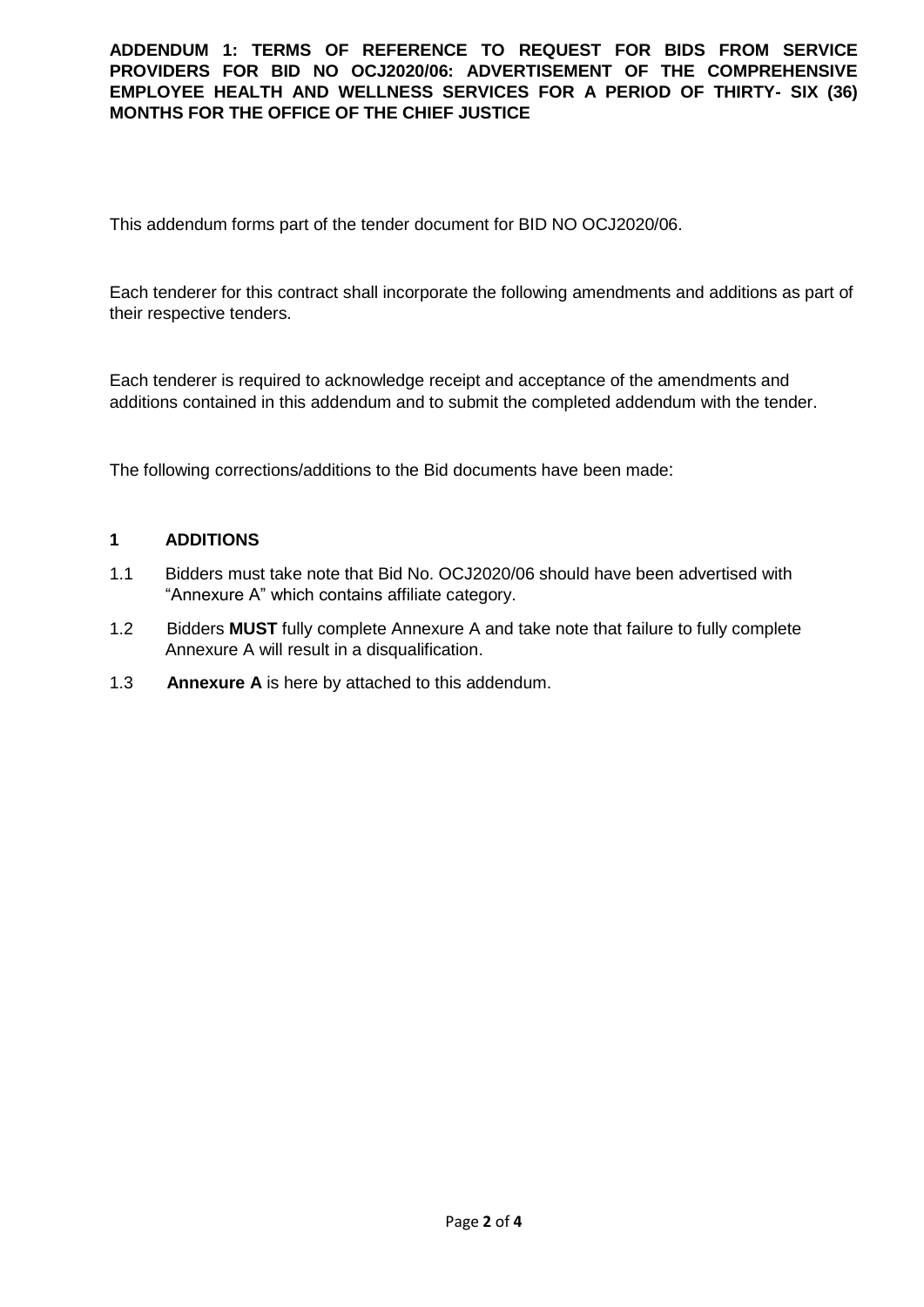**ADDENDUM 1: TERMS OF REFERENCE TO REQUEST FOR BIDS FROM SERVICE PROVIDERS FOR BID NO OCJ2020/06: ADVERTISEMENT OF THE COMPREHENSIVE EMPLOYEE HEALTH AND WELLNESS SERVICES FOR A PERIOD OF THIRTY- SIX (36) MONTHS FOR THE OFFICE OF THE CHIEF JUSTICE**

# **2. ACCEPTANCE AND INCORPORATION OF ADDENDUM NO.1**

I/we accept that Addendum No.1 forms part of the tender documents.

I/We confirm that I/we

- a) Have noted the contents of this addendum;
- b) Have fully considered the addendum; and
- c) Have incorporated the addendum and additions contained in this addendum in my/our tender for Bid no. OCJ2020/06

| DATE:                                          |  |
|------------------------------------------------|--|
| <b>TENDERES'S ADDRESS</b>                      |  |
|                                                |  |
|                                                |  |
| <b>TENDERER'S TEL NO</b>                       |  |
| <b>TENDERER'S FAX NO</b>                       |  |
| <b>NAME OF WITNESSES: 1</b><br>(BLOCK LETTERS) |  |
| <b>SIGNATURE OF WITNESS: 1</b>                 |  |
| DATE:                                          |  |
| <b>NAME OF WITNESS: 2</b><br>(BLOCK LETTERS)   |  |
| <b>SIGNATURE OF WITNESS: 2</b>                 |  |
| DATE:                                          |  |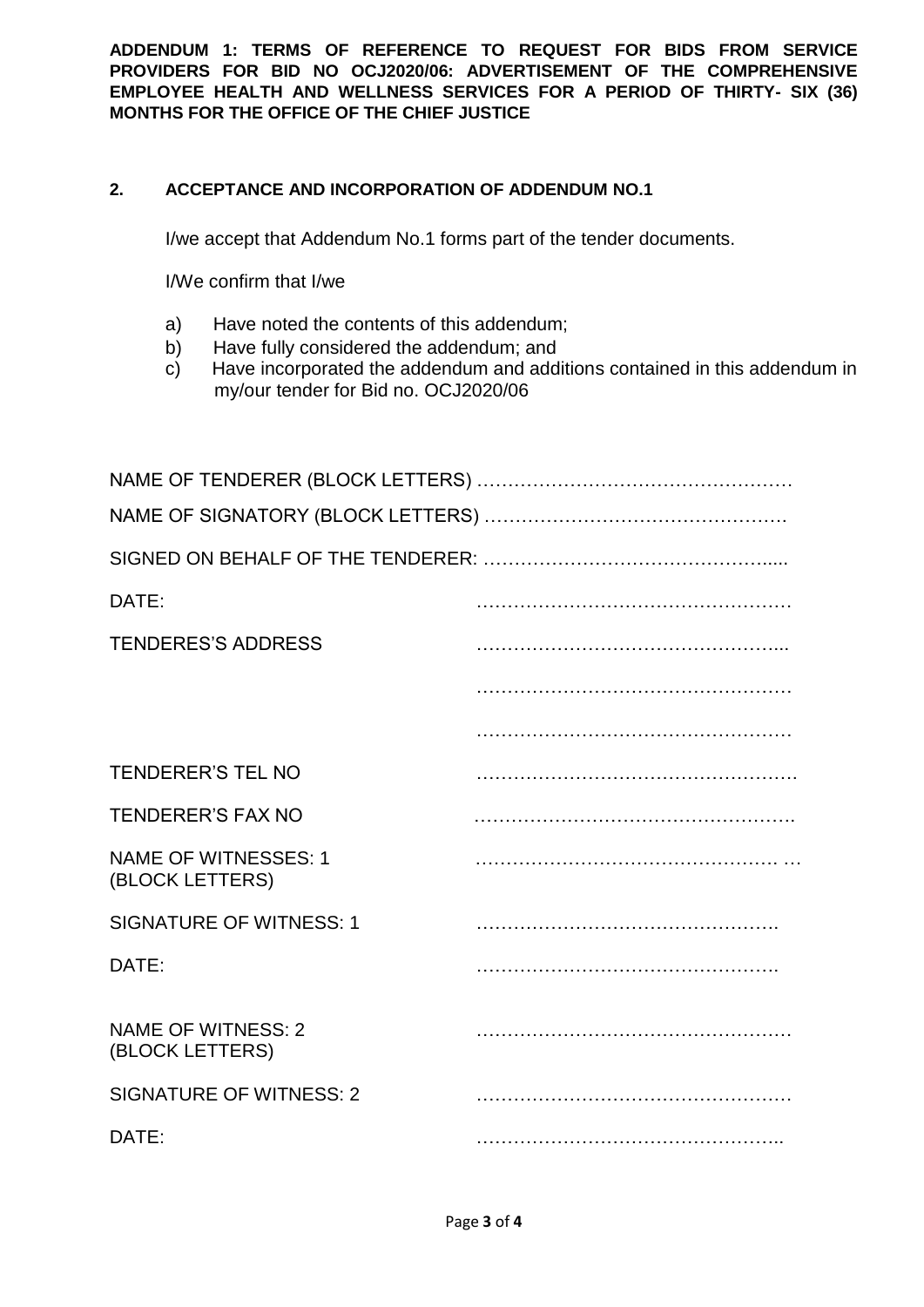**ADDENDUM 1: TERMS OF REFERENCE TO REQUEST FOR BIDS FROM SERVICE PROVIDERS FOR BID NO OCJ2020/06: ADVERTISEMENT OF THE COMPREHENSIVE EMPLOYEE HEALTH AND WELLNESS SERVICES FOR A PERIOD OF THIRTY- SIX (36) MONTHS FOR THE OFFICE OF THE CHIEF JUSTICE**

### **OFFICE OF THE CHIEF JUSTICE TENDER ADDENDUM FOR BID NO OCJ2020/06**

### **FORM FOR RECEIPT OF ADDENDUM NO. 1**

**NB**: This form for the receipt of addendum no.1 must be completed by the tenderer and submitted with the tender document (must be attached),

I/We acknowledge receipt of Addendum No.1 and have noted its contents.

| SIGNED ON BEHALF OF THE TENDERER: |  |
|-----------------------------------|--|
| <b>NAME OF SIGNATORY:</b>         |  |
| NAME AND ADDRESS OF TENDERE:      |  |
| TEL NO:                           |  |
| FAX NO.                           |  |
| DATE:                             |  |